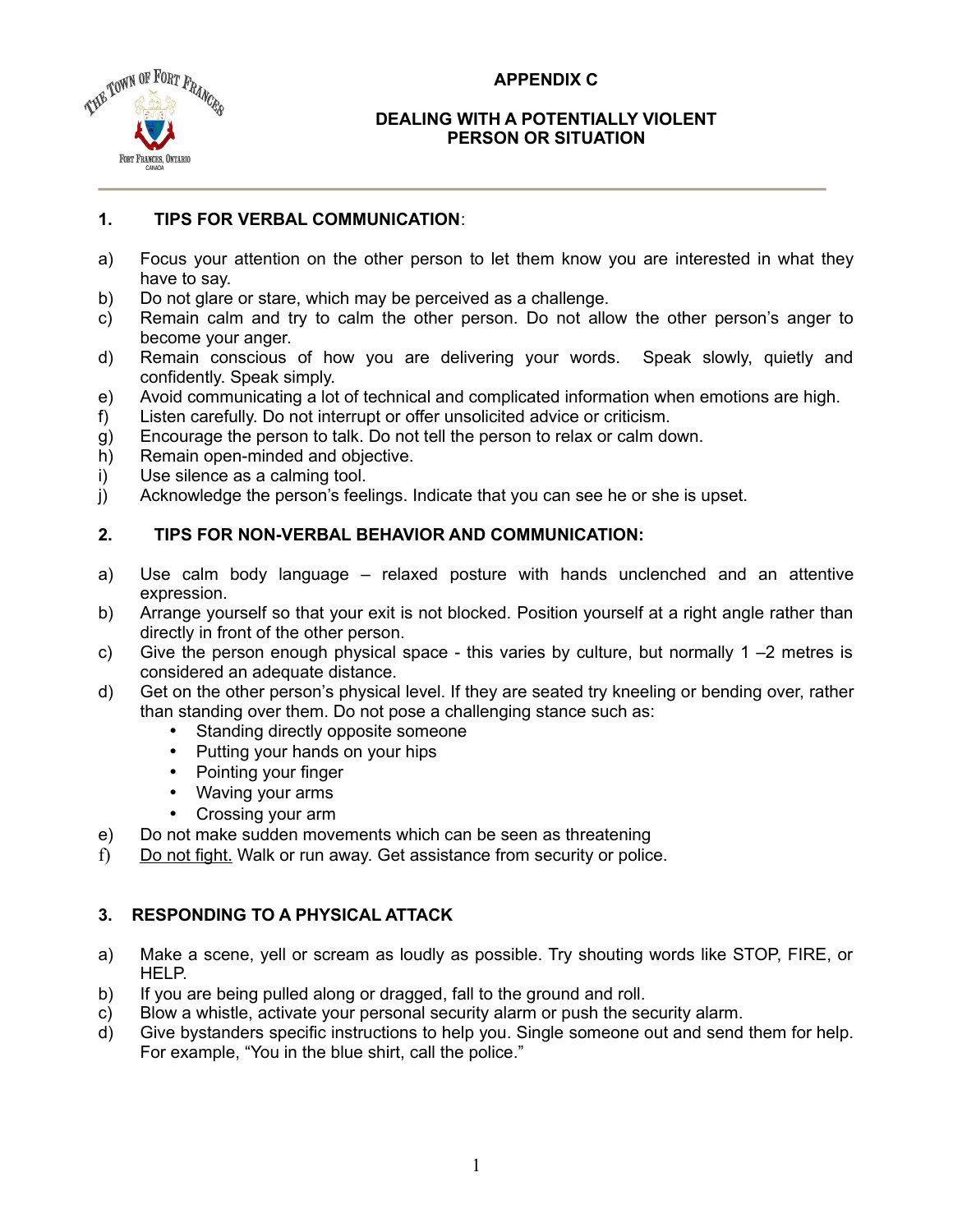- e) If someone grabs your purse, briefcase or other belongings, do not resist. Throw the item to the ground several feet away from the thief and run in the opposite direction, yelling "help" or "fire'.
- f) Do not chase a thief.
- g) Run to the nearest safe place, a safe office or an open store.
- h) Call security or the police immediately after the incident.
- i) If the attack does not warrant calling the police, inform your supervisors or the authorities at your workplace.
- j) File a Violent Incident Report.

### **4. WORKING OFF-SITE**

If you work away from a traditional office setting you must exercise extra caution. In many cases you have less or no ability to control your work environment. You may require special training to avoid violence by using conflict resolution and mediation tactics. Nevertheless, the following specific preventive tactics or procedures will minimize or prevent risks associated with working offsite:

- a) Have access to a cellular telephone or similar means of communication.
- b) Use an established check-in procedure that allows you to manage typical situations you may encounter off-site.
- c) Prepare a daily work plan so that you and others know where and when you are expected somewhere.
- d) Arrange to meet in a safe environment.
- e) Be alert and make mental notes of your surroundings when you arrive at a new or different setting.
- f) Use the "buddy system", especially when you feel your personal safety may be threatened.
- g) Determine under which circumstances unaccompanied visiting would involve unacceptable risk.
- h) Exercise your right to refuse to work in clearly hazardous situations.
- i) Disclose any feelings of discomfort or apprehension about an impending appointment to your supervisor.
- j) Do not enter any situation or location where you feel threatened or unsafe.
- k) Carry hand-held alarms, noise devices or other effective alarm devices.

### **5. WHEN YOU ARE IN UNFAMILIAR PREMISES:**

- a) Check for escape routes and position yourself near an escape route.
- b) Mentally rehearse what you will do if an individual becomes aggressive or hostile. Decide what your best preventive tactic will be.
- c) Take control of the seating arrangements. If possible, seat yourself near the door.
- d) Maintain a "reactionary gap" between you and the person out of reach of the average person's kicking distance. Increase the gap by sitting at a table. Be aware of the person's proximity at all times.
- e) Be well prepared for an appointment. Review the available information about the individual(s) you are meeting.
- f) Terminate the appointment in a non-confrontational manner if the individual appears to be:
	- Intoxicated
	- Under the influence of drugs
	- Emotionally disturbed and threatening or out of control